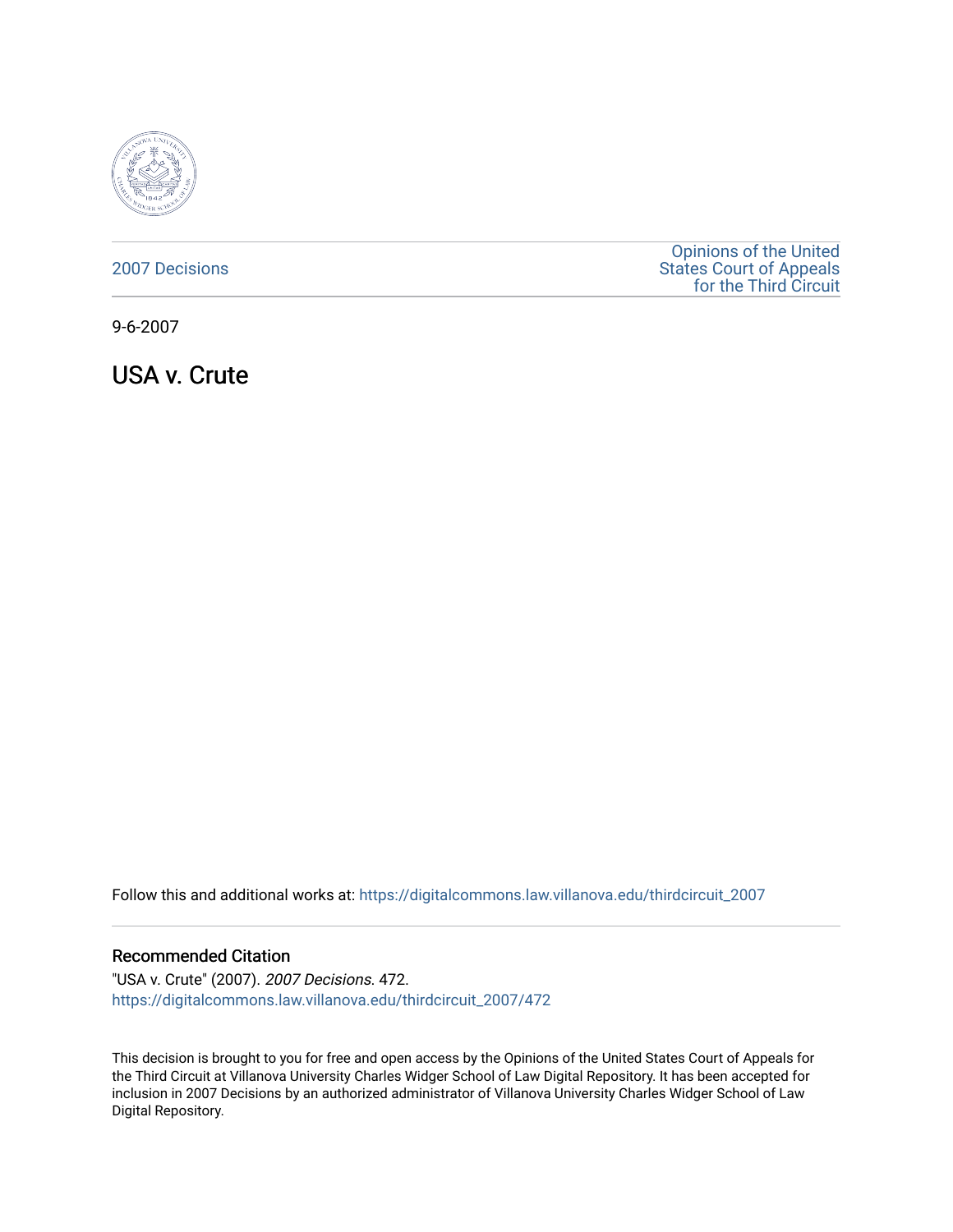# **NOT PRECEDENTIAL**

# UNITED STATES COURT OF APPEALS FOR THE THIRD CIRCUIT

No. 06-2776

 $\overline{a}$ 

 $\overline{a}$ 

 $\ddot{\phantom{a}}$ 

 $\overline{a}$ 

l

## UNITED STATES OF AMERICA

v.

GEORGE WASHINGTON CRUTE,

Appellant

On Appeal from the United States District Court for the Western District of Pennsylvania (D. C. No. 05-cr-00100-1) District Judge: Hon. Thomas M. Hardiman

Submitted under Third Circuit LAR 34.1(a) on May 18, 2007

Before: FISHER and ROTH, Circuit Judges RAMBO\*, District Judge

(Opinion filed September 6, 2007)

<sup>\*</sup>Judge Sylvia H. Rambo, United States District Judge for the Middle District of Pennsylvania, sitting by designation.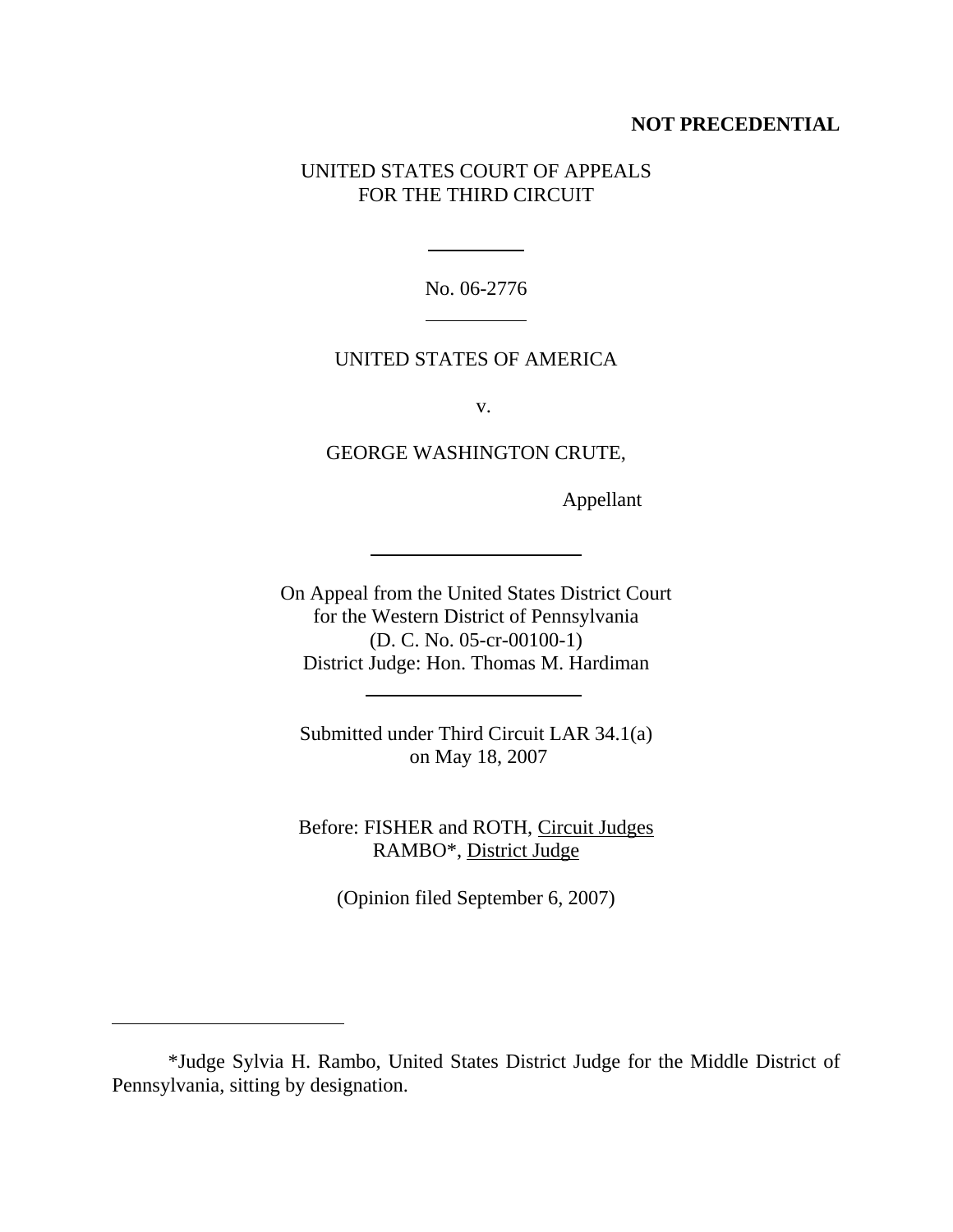### **OPINION**

 $\overline{\phantom{a}}$ 

l

#### **ROTH,** Circuit Judge:

A jury found George Washington Crute III guilty of two counts of possession with the intent to distribute more than five grams of crack cocaine. The District Court sentenced Crute to ten years on both counts to be served concurrently and imposed a fine of \$2,600. Crute appealed his conviction and sentence, arguing that (1) inadmissible evidence was admitted at trial; (2) the jury, rather than the District Court should have determined whether he had a prior felony conviction for sentencing purposes;<sup>1</sup> and (3) the imposition of the \$2,600 fine required notice, was improper given Crute's inability to pay, and required further consideration of statutory factors. Finding no error, we will affirm.

#### **I. BACKGROUND**

This case centers around three controlled purchases of crack cocaine by a confidential informant. The informant, Lonnie Williford, had been arrested on April 23, 2004, for the sale of crack cocaine and agreed to cooperate with the police as a confidential informant. Williford shared with authorities information about Crute, a "friend of a friend," and ultimately agreed to make three controlled buys from Crute. All three buys were made under the supervision of Captain McClure of the narcotics unit of the Beaver County District

<sup>&</sup>lt;sup>1</sup> Crute acknowledges that he appealed this issue only to preserve his claim should the Supreme Court overrule *Almendarez-Torres v. United States*, 523 U.S. 224 (1998), which presently controls.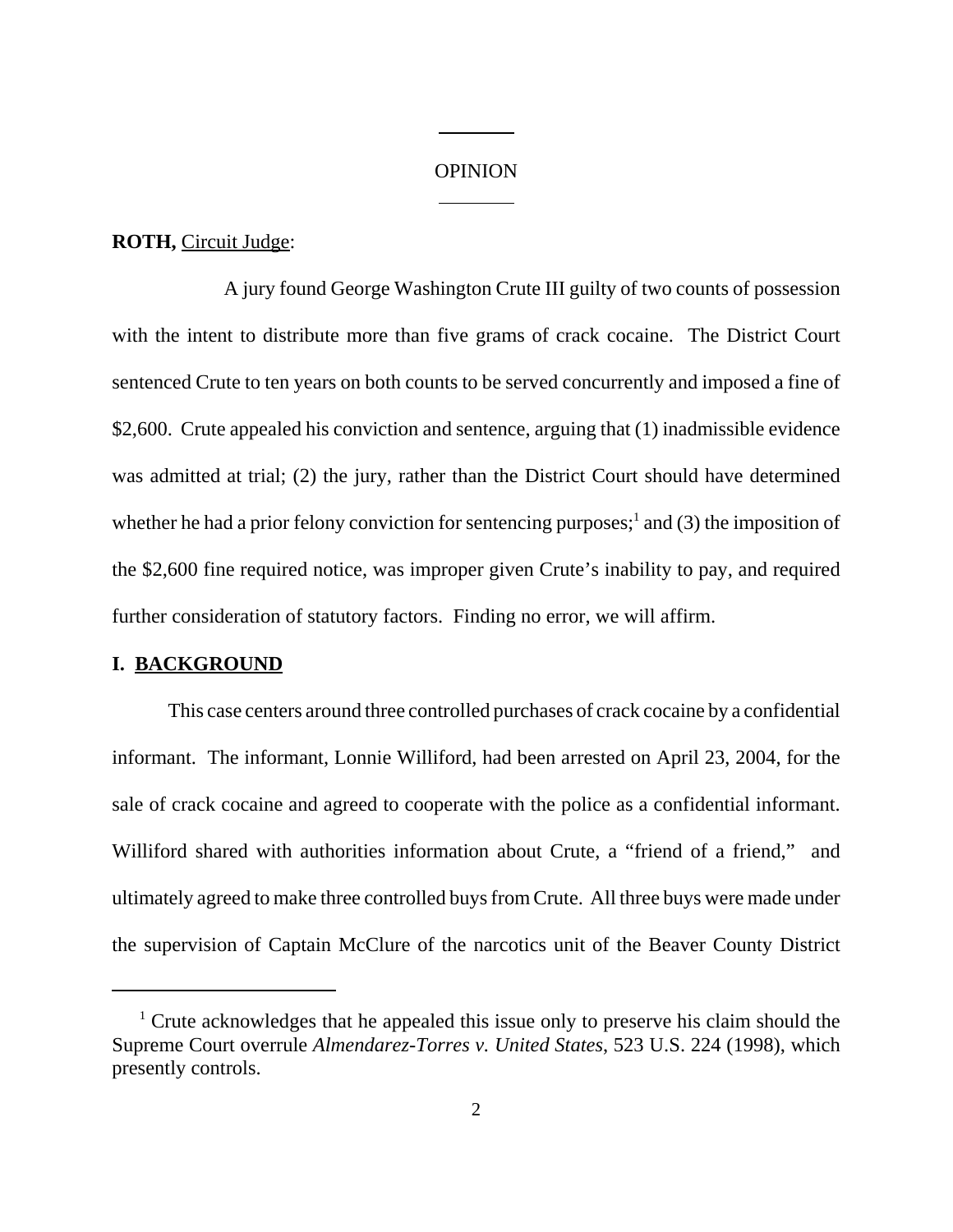Attorney's Office and Pennsylvania State Trooper Michael C. Warfield.

Crute was indicted on April 12, 2005 for possession with intent to distribute less than five grams of crack cocaine on August 4, 2004 (Count 1), 21 U.S.C. § 841(a)(1), (b)(1)(C), possession with intent to distribute more than five grams of crack cocaine on August 7, 2004 (Count 2), 21 U.S.C. §  $841(a)(1)$ , (b)(1)(B), and possession with intent to distribute more than five grams of crack cocaine on February 10, 2005 (Count 3), 21 U.S.C. § 841(a)(1), (b)(1)(B). The jury returned a mixed verdict, acquitting Crute on Count 1 but convicting him on Counts 2 and 3.

At sentencing, the District Court took into account Crute's prior felony conviction in calculating the range of penalties suggested by the Sentencing Guidelines and his statutory mandatory minimum penalty. The Sentencing Guideline recommended range was seventy to eighty-seven months, while the statutory mandatory minimum was ten years. The District Court imposed a sentence of ten years of imprisonment.

The Sentencing Guidelines also suggested a fine of \$12,500 to \$4,000,000. The District Court imposed a fine of \$2,600, the amount of cash that Crute had on his person at the time of his remand to custody, stating that the Guideline range was too high and that the \$2,600 fine was just and appropriate.

The District Court had subject matter jurisdiction under 18 U.S.C. § 3231. We have appellate jurisdiction under 28 U.S.C. § 1291.

#### **II. DISCUSSION**

At trial, the vehicle registration records of the three cars owned by Crute that were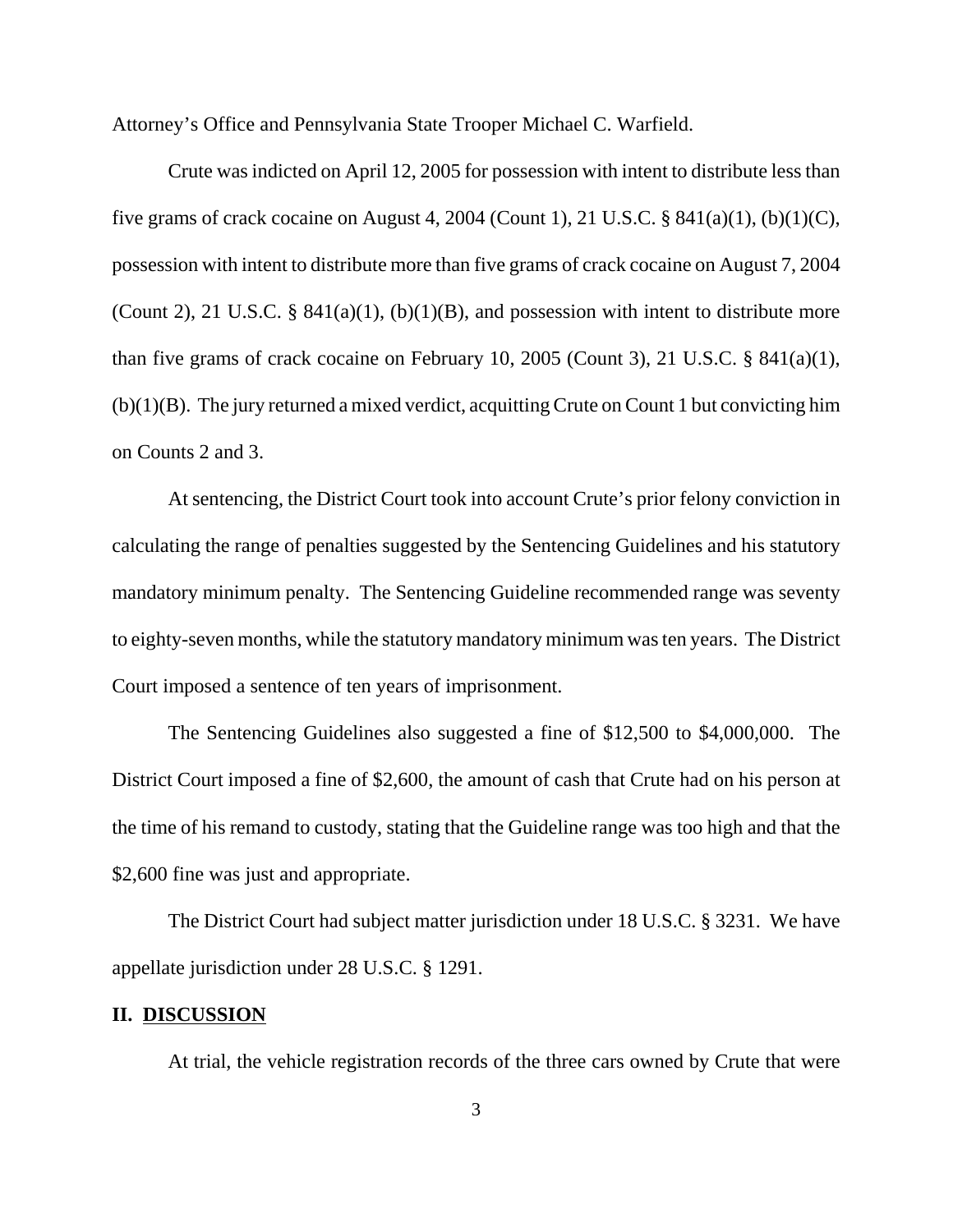observed over the course of the investigation were admitted into the record pursuant to the hearsay exception for government records. Crute contends that this was error, arguing that the records do not qualify for the exception and that the documents admitted at trial were not authenticated.

To the extent that our review implicates the District Court's interpretation of the Federal Rules of Evidence, our review is plenary. *United States v. Mornan*, 413 F.3d 372, 377 (3d Cir. 2005). Where the District Court's ruling was based on a permissible interpretation of a rule, we review for abuse of discretion. *Id*. We review the District Court's ruling as to proper authentication for abuse of discretion. *United States v. McGlory*, 968 F.2d 309, 328 (3d Cir. 1992).

Federal Rule of Evidence 803(8) provides in relevant part that "records, reports, statements, or data compilations, in any form, of public offices or agencies, setting forth (A) the activities of the office or agency" are not excluded by the hearsay rule unless "the sources of information or other circumstances indicate lack of trustworthiness." Registration of automobiles is clearly a routine, non-adversarial activity of the Pennsylvania Bureau of Motor Vehicles. Accordingly, vehicle registration records are admissible under Rule 803(8).

Federal Rule of Evidence 901 states that "[t]he requirement of authentication or identification is satisfied by evidence sufficient to support a finding that the matter in question is what its proponent claims." Evidence may be properly authenticated if a witness with knowledge testifies that the document is what it claims to be. *United States v. Goldin*, 311 F.3d 191, 197 (3d Cir. 2002). The vehicle registration records were authenticated at trial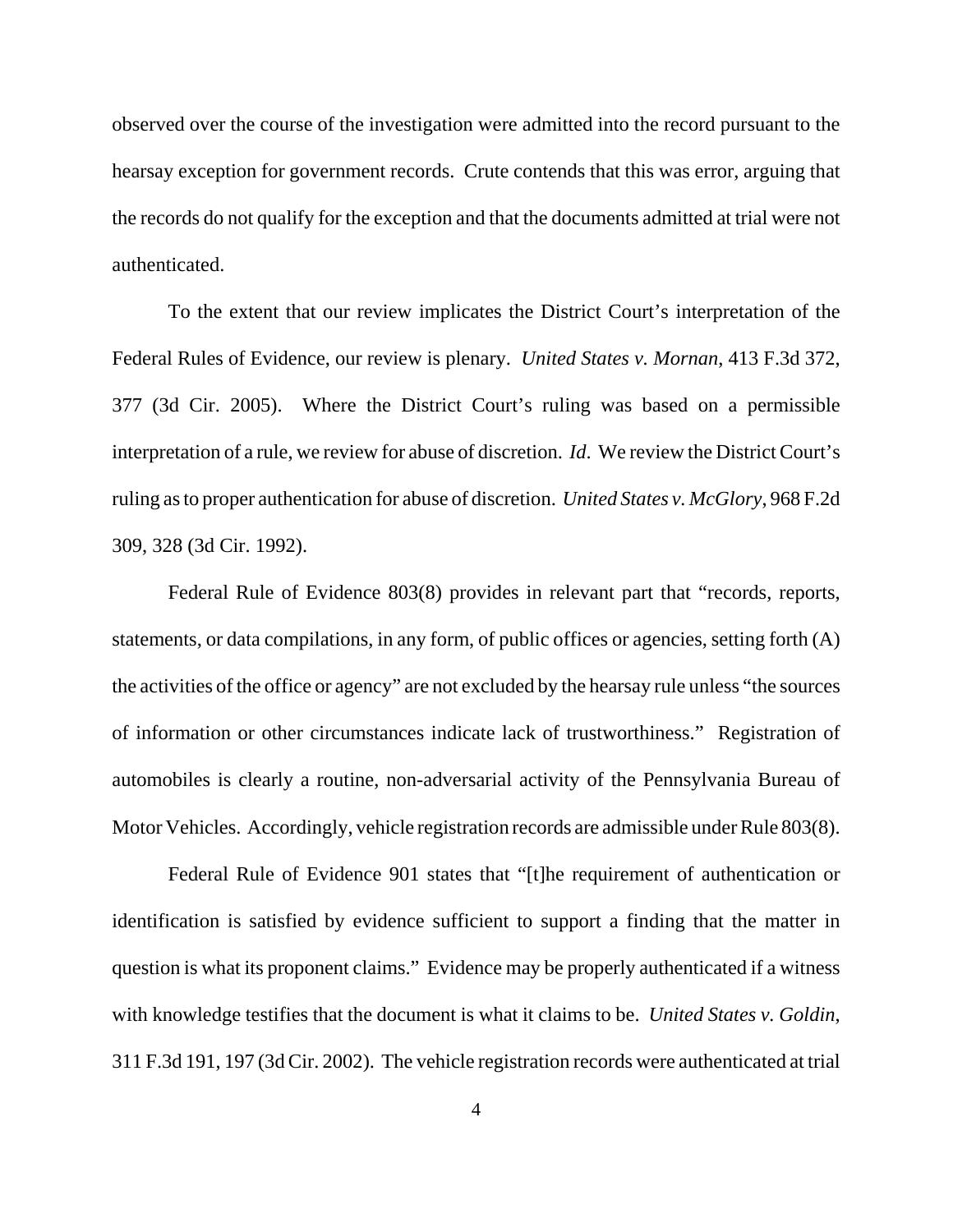by a witness with knowledge–the investigating officer who originally retrieved them from PennDot.

We conclude that the admission of the vehicle registration records was proper, and there was no error committed by the District Court.

As for the imposition of a \$2,600 fine Crute argues that the fine should be overturned because (1) the District Court erred by failing to provide notice of the imposition of a fine outside of the guidelines range, (2) the District Court erred by imposing a fine despite the statement in the presentence report that Crute would be unable to pay a fine within the guideline range, and (3) the District Court erred by failing to explicitly consider the statute regarding the imposition of fines. Crute's first two arguments were not raised at trial and so are reviewed only for plain error. *United States v. Gordon*, 290 F.3d 539, 542-43 (3d Cir. 2002). Crute's third argument was preserved, and our review of the sufficiency of the District Court's findings is plenary. *United States v. Demes*, 941 F.2d 220, 223-24 (3d Cir. 1991).

In view of the fact that the amount of the fine, \$2,600, was a small fraction of the \$12,500 to \$4 million Sentencing Guideline range, we find no clear error in the failure to give notice of an intent to depart – even had notice of a departure below the Guideline amount been necessary – which we doubt.

As for the decision to impose a fine, section 5E1.2(a) of the Sentencing Guidelines provides that "[t]he court shall impose a fine in all cases, except where the defendant establishes that he is unable to pay and is not likely to become able to pay any fine."